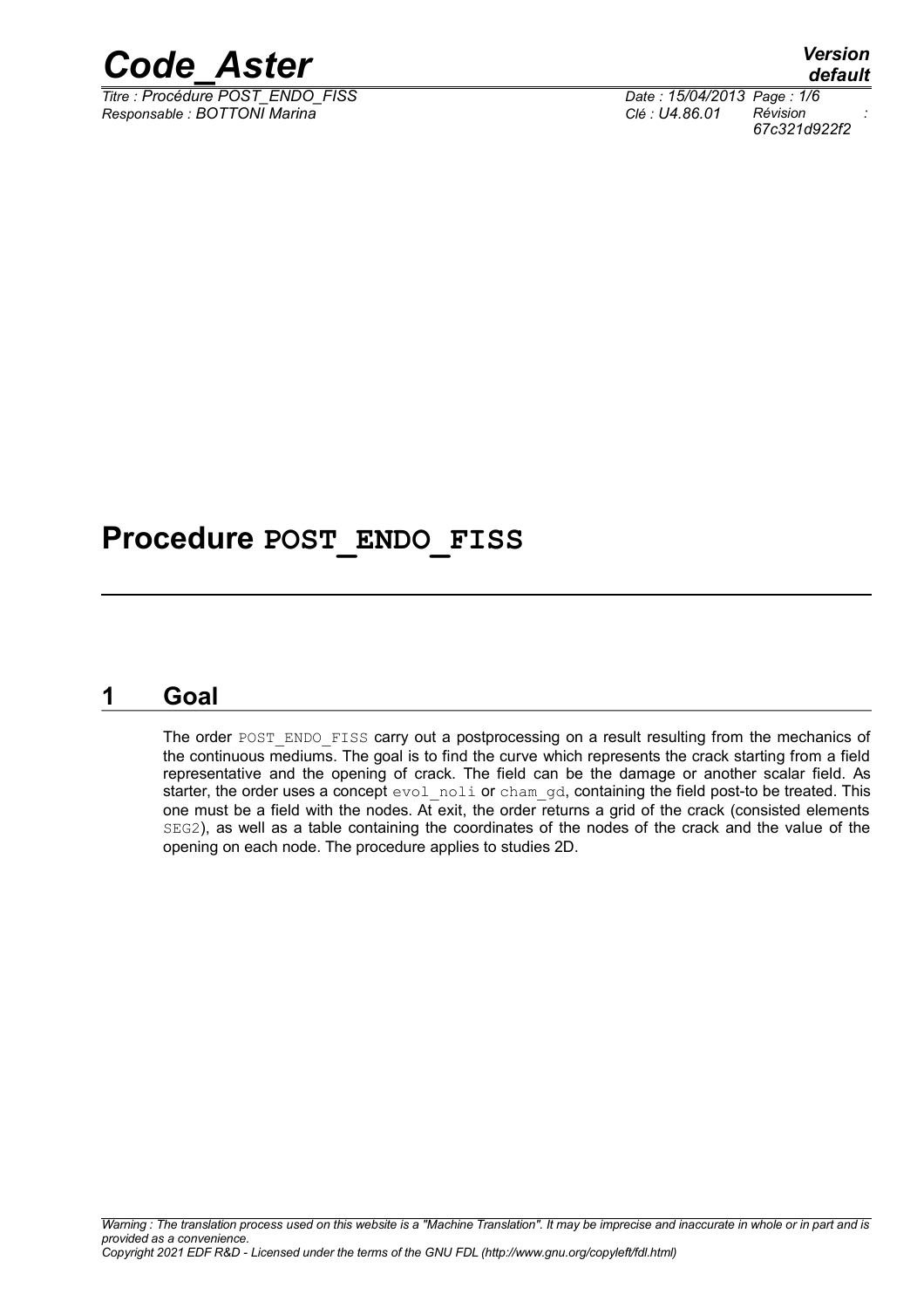# **Code Aster**

Titre : Procédure POST\_ENDO\_FISS<br>Responsable : BOTTONI Marina

# **Contents**

**Version** default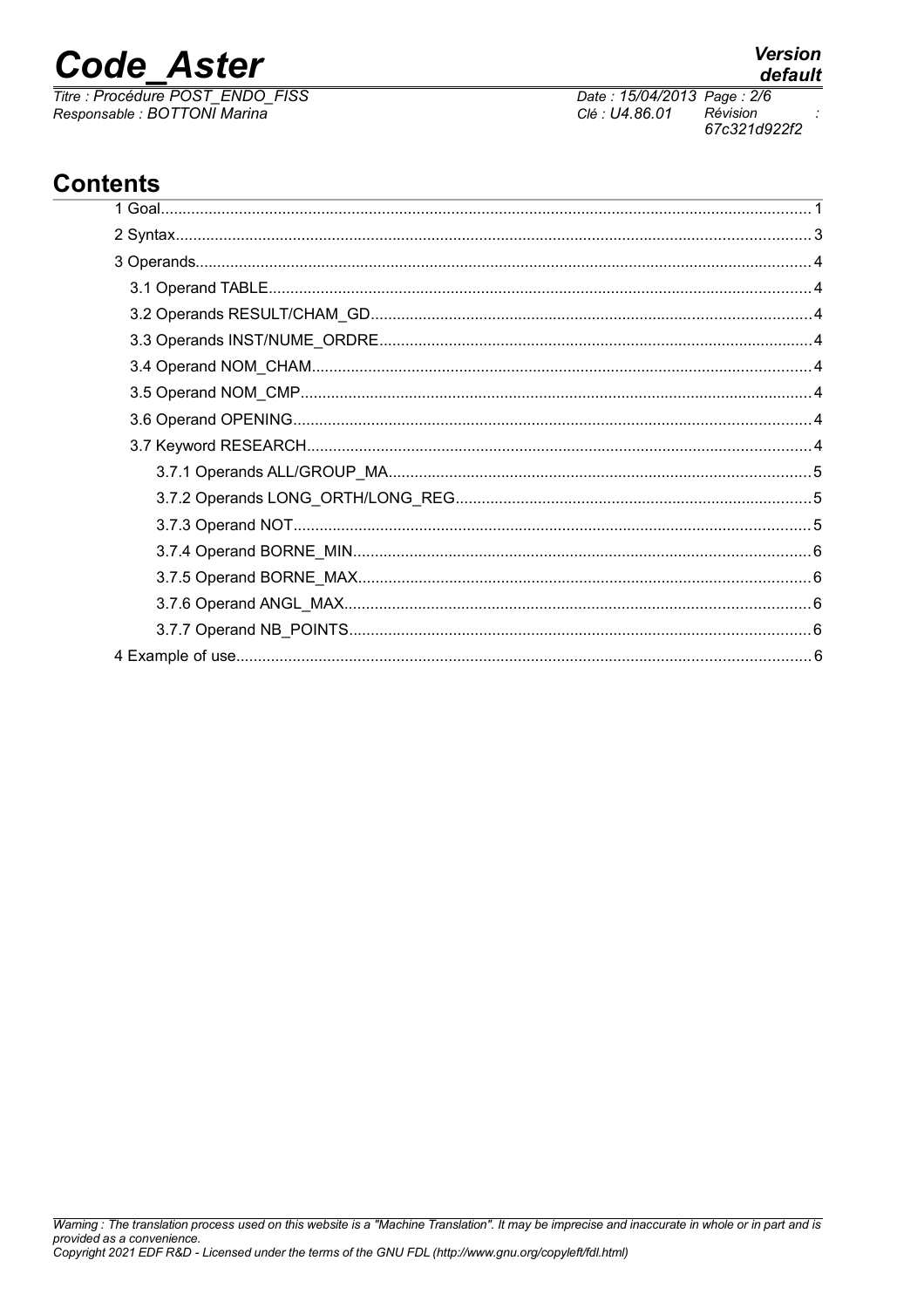# *Code\_Aster Version*

*Titre : Procédure POST\_ENDO\_FISS Date : 15/04/2013 Page : 3/6 Responsable : BOTTONI Marina Clé : U4.86.01 Révision :*

*67c321d922f2*

# **2 Syntax**

| MAFISS [grid] = POST ENDO FISS                                                                                                                                                                                                                                                                                                                                                                                                                                                                                    |                                                                                                                |
|-------------------------------------------------------------------------------------------------------------------------------------------------------------------------------------------------------------------------------------------------------------------------------------------------------------------------------------------------------------------------------------------------------------------------------------------------------------------------------------------------------------------|----------------------------------------------------------------------------------------------------------------|
| # OUTGOING CONCEPTS<br>$\bullet$ TABLE = $CO$ ('table')<br># CONCEPTS IN ENTRÉE<br>$\begin{array}{rcl} \blacklozenge / \texttt{CHAM\_GD} & = & \texttt{chamgdr} \\ / & \texttt{RESULT} & = & \texttt{resu} \end{array}$                                                                                                                                                                                                                                                                                           | [CO]<br>[cham gd]<br>[evol noli]                                                                               |
| $\begin{array}{rcl}\n\blacklozenge &\text{NOM\_CHAM} & = & \text{nom\_cham} \\ \blacklozenge &\text{NOM\_CMP} & = & \text{nom\_cmp}\n\end{array}$                                                                                                                                                                                                                                                                                                                                                                 | [KN]<br>[KN]                                                                                                   |
| $\bigcirc$ / INST $=$<br>inst<br>/ NUME ORDRE = nume ordre                                                                                                                                                                                                                                                                                                                                                                                                                                                        | [R]<br>$[1]$                                                                                                   |
| $\Diamond$ OPENING = / 'NOT'<br>/ 'ORI'                                                                                                                                                                                                                                                                                                                                                                                                                                                                           | [DEFECT]                                                                                                       |
| $# IF OPENING = 'NOT':$<br>$\begin{array}{ccccc} \bullet & \text{RESEARCH} & = & F & ( \\ & \Diamond & / \text{ ALL} & = & \text{``YES''} \end{array}$<br>$\sqrt{ABC}$ ALL = TES<br>$\sqrt{GROUP_MA}$ = group_ma<br>$\triangle{LONG\_ORTH}$ = long_orth<br>$\triangle{LONG\_REF}$ = long_reg<br>$\triangle{NOT}$ = not<br>$\triangle{BORNE_MIN}$ = 0.5<br>= threshold<br>$\triangle{NB\_POINT}$ = / 500<br>/ nb_points<br>$\triangle{ANGI, MAX}$ = / 120<br>$\Diamond$ ANGL MAX = / 120.<br>/ angle max<br>$\,$ , | [DEFECT]<br>[grma]<br>[R]<br>[R]<br>[R]<br>[R]<br>[DEFECT]<br>[DEFECT]<br>$[1]$<br>[DEFECT]<br>[R]             |
| # IF OPENING = 'YES' :<br>$\begin{array}{ccccc} \bullet & \text{RESEARCH} & = & F & ( \\ & \Diamond & / & \text{ALL} & = & \text{``YES}\end{array}$<br>/ GROUP_MA = group_ma<br>◆ LONG_ORTH = long_orth<br>◆ LONG_REG = long_reg<br>$\blacklozenge$ NOT<br>$=$ not<br>0.5<br>$\Diamond$ BORNE MIN<br>$=$<br>= threshold<br>$= 1$ fpz<br>$\blacklozenge$ BORNE MAX<br>$\Diamond$ NB POINT<br>$=$ / 500<br>/ nb points<br>$\Diamond$ ANGL MAX<br>$=$ / 120.<br>/ angle max<br>),                                    | [DEFECT]<br>[grama]<br>[R]<br>$[ R ]$<br>[R]<br>[R]<br>[DEFECT]<br>[R]<br>[DEFECT]<br>$[1]$<br>[DEFECT]<br>[R] |
|                                                                                                                                                                                                                                                                                                                                                                                                                                                                                                                   |                                                                                                                |

*Warning : The translation process used on this website is a "Machine Translation". It may be imprecise and inaccurate in whole or in part and is provided as a convenience. Copyright 2021 EDF R&D - Licensed under the terms of the GNU FDL (http://www.gnu.org/copyleft/fdl.html)*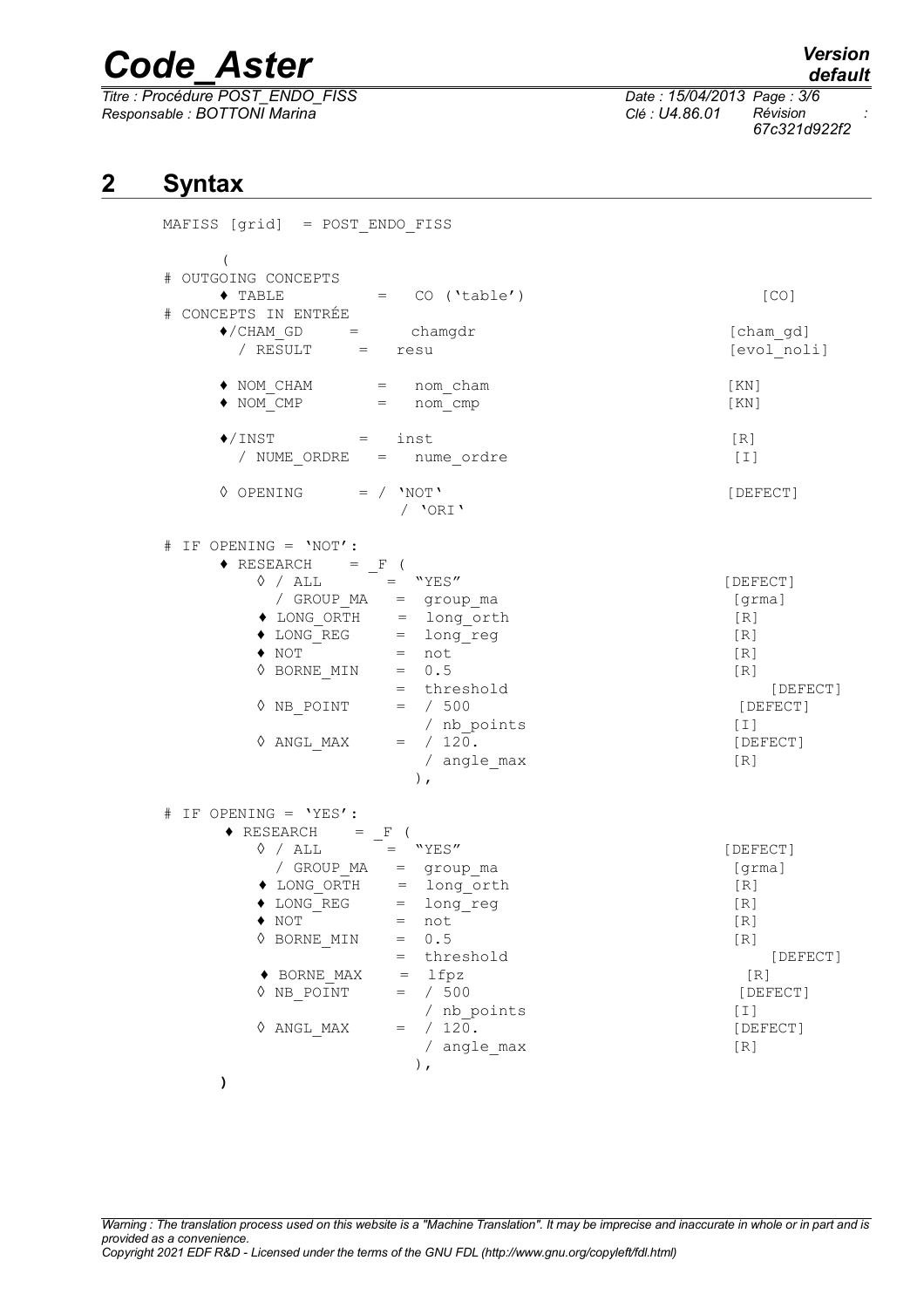# *Code\_Aster Version*

*Titre : Procédure POST\_ENDO\_FISS Date : 15/04/2013 Page : 4/6 Responsable : BOTTONI Marina Clé : U4.86.01 Révision :*

# **3 Operands**

#### **3.1 Operand TABLE**

 $\triangle$  TABLE = CO ('table')

This operand (obligatory) makes it possible to give the name of the outgoing concept of the order. table at exit contains information on the way of cracking and the opening of crack.

In the case that only the way is sought (option  $\text{OUVERTURE}$ ='  $\text{NON'}$ ), the table has 4 columns, where for each node crack are displayed: the name of the crack of which it node fact part, its coordinate *X* , its coordinate *Y* , the value of the field post-treaty. If the opening of crack is also required (OUVERTURE=' OUI'), it will be indicated in the table in one 5th column.

#### **3.2 Operands RESULT/CHAM\_GD**

- / ♦ RESULT= evol\_noli
	- $\triangleleft$  CHAM GD = cham gd

Name of the concept result containing the field post-to be treated (RESULT), or field of sizes (CHAM\_GD). It is obligatorily necessary to choose one of both of them. The field post-to be treated must be obligatorily a field with nodes.

#### **3.3 Operands INST/NUME\_ORDRE**

 $/ \triangleleft INST$  = inst ♦ NUME\_ORDRE = nume\_ordre

These operands should be indicated only in the presence of the operand RESULT. They are used to select the moment post-to be treated. It is obligatorily necessary to choose one of both.

## **3.4 Operand NOM\_CHAM**

♦ NOM\_CHAM = nom\_cham

This operand is obligatory. One gives the name of the field here post-to be treated and to which then the procedure of research of the ways of cracking is applied, for example VARI\_NOEU.

## **3.5 Operand NOM\_CMP**

♦ NOM\_CMP = nom\_cmp

This operand is obligatory. It makes it possible to choose the component post-to be treated in the provided field, for example V1. Indeed, the procedure is applicable only to one scalar field.

## **3.6 Operand OPENING**

♦ OPENING = /NON

/OUI

Under this operand, one informs the type of operation carried out by the order. By default, one seeks only the way of cracking (OUVERTURE=' NOT). If OUVERTURE=' YES', the opening of crack is also calculated.

## **3.7 Keyword RESEARCH**

*Warning : The translation process used on this website is a "Machine Translation". It may be imprecise and inaccurate in whole or in part and is provided as a convenience. Copyright 2021 EDF R&D - Licensed under the terms of the GNU FDL (http://www.gnu.org/copyleft/fdl.html)*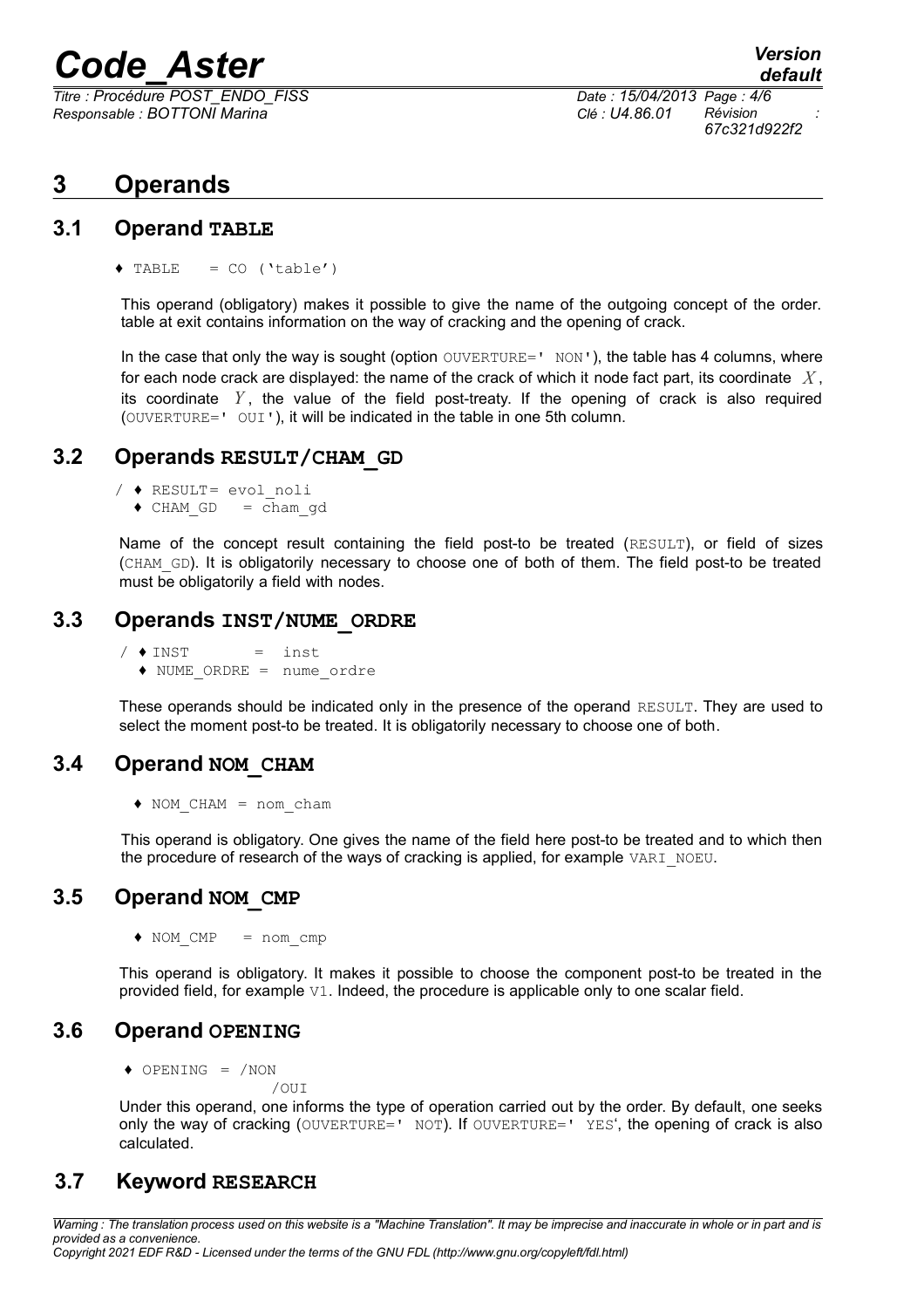*Titre : Procédure POST\_ENDO\_FISS Date : 15/04/2013 Page : 5/6 Responsable : BOTTONI Marina Clé : U4.86.01 Révision :*

*67c321d922f2*

*default*

One informs here the parameters for the research of the crack and the corresponding openings. The call to this keyword is répétable to allow the research of the several cracks which are on groups of distinct meshs.

*Code\_Aster Version*

#### **3.7.1 Operands ALL/GROUP\_MA**

 $\Diamond$  / ALL  $=$  "YES" [DEFECT] / GROUP MA = group ma

Under the operand GROUP MA, one can inform the group of meshs on which to seek the way of cracking. If this operand is absent, research is carried out on all the geometrical field defined by the grid.

#### **3.7.2 Operands LONG\_ORTH/LONG\_REG**

- ♦ LONG\_ORTH = long\_orth
- ♦ LONG\_REG = long\_reg

Under the operand LONG ORTH, one informs the length of the orthogonal profile to the direction of research, used by the procedure with each step of calculation. On this profile, one keeps the point where the value of the field (project and smoothed) is maximum, which gives the new point of the layout of crack. LONG ORTH must normally be equal or higher than the damaged bandwidth. The projection of the field on this profile is smoothed by the means another length, LONG REG, to prevent that the new point is on the edge of a finite element. For the good performance of the method, LONG REG must be in the beach  $0.5$  with 2 time size of the meshs which are in the damaged band. [Figure 3.7.2-a](#page-4-0) watch a diagram of the research of the way of cracking, one will look at the document [R7.02.17] for a more detailed explanation of the operation of the order.



<span id="page-4-0"></span>**Figure 3.7.2-a :** diagram of the research of the way of cracking.

#### **3.7.3 Operand NOT**

 $\bullet$  NOT = not

It is the step of advance of the procedure of research. There is not a value not advised, the procedure is rather robust compared to the choice of this parameter. On the other hand, if the step of advance is too large, one is likely not to detect the portions of the crack characterized by strong curves. A small